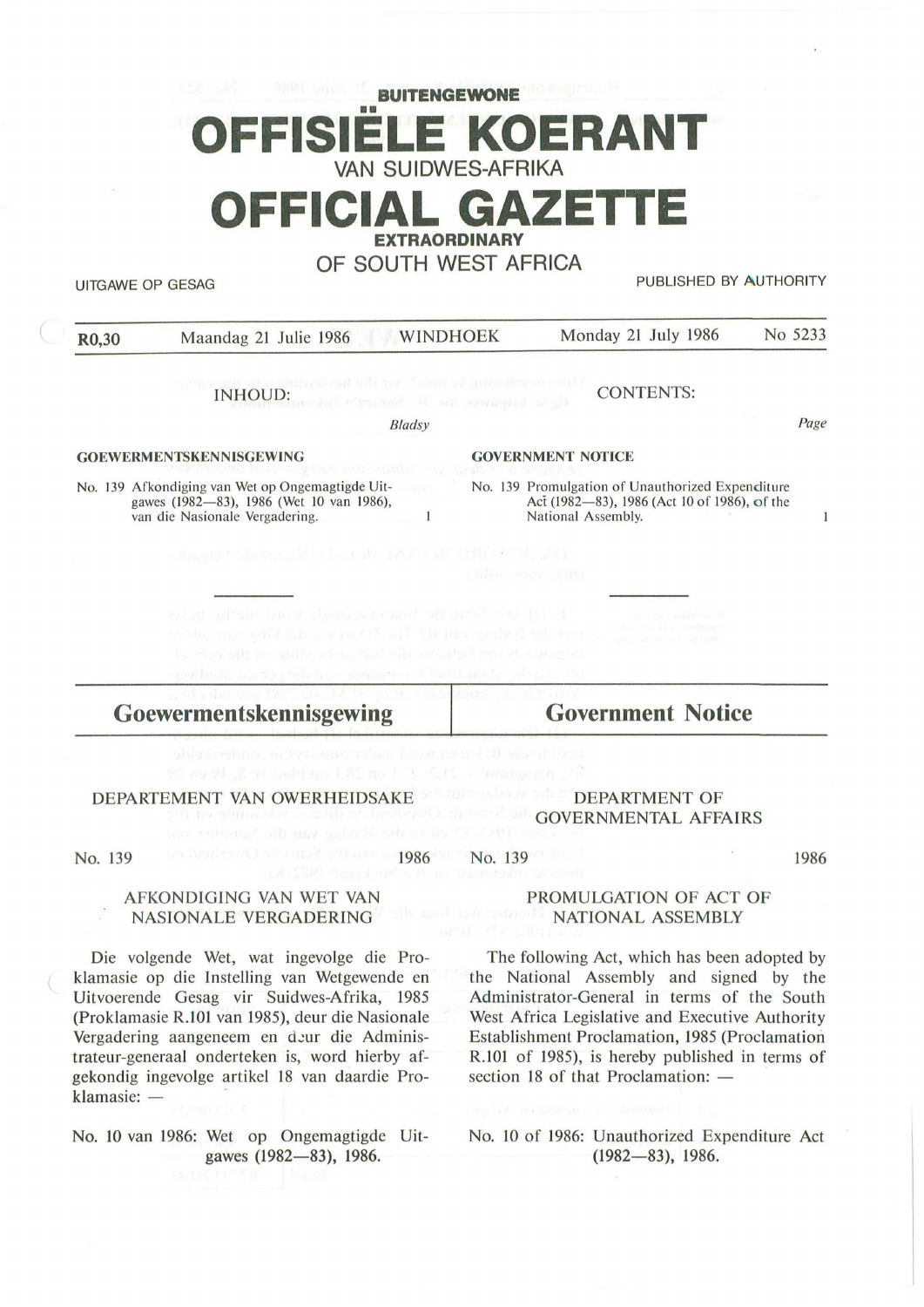#### 2 Buitengewone Offisiele Koerant 21 Julie 1986 No. 5233

**Wet No. 10, 1986**  WET OP ONGEMAGTIGDE UITGAWES (1982-83),

**1986** 

# **MECHOLIVAN ET B201 Sind 15 Asbassid**

#### **Om voorsiening te maak vir die beslryding van ongemagtigde uitgawes uit die Sentrale lnkomstefonds.**

*(Engelse te!cs deur die Administrateur-generaal onderteken op* 9 *Julie* 1986)

DAAR WORD BEPAAL deur die Nasionale Vergadering, SOOS volg:-

Bestryding van ongemagtigde uitgawes uit<br>Sentrale Inkomstefonds.

Kort titel.

 $99070K$ 

**1.** (1) Die Sentrale Inkomstefonds word hierby belas met die bedrag van R3 714 315,41 tot dekking van sekere uitgawes bo en behalwe die bedrae bewillig vir die behoeftes van die Staat in of ten opsigte van die gebied Suidwes-Afrika in die boekjaar wat op 31 Maart 1983 geëindig het. **CONTRACTIONS ISSUED** 

(2) Die uitgawes in subartikel (1) bedoel, word uiteengesit in die Bylae en word nader omskryf in, onderskeidelik, paragrawe 7, 21.2, 27.l en 28.1 op bladsye 8, 19 en 29 van die Verslag van die Ouditeur-generaal oor die rekeninge van die Sentrale Owerheid en diverse rekeninge vir die boekjaar 1982/83 en in die Verslag van die Komitee van Ondersoek na die rekeninge van die Sentrale Owerheid en diverse rekeninge vir die boekjaar 1982/83.

**2.** Hierdie Wet heet die Wet op Ongemagtigde Uitgawes (1982-83), 1986.

|                  |                                                                                                                                   | and ad though the variable van Company of BYLAC and the property and the contract of                     |               |                                                                                                     |
|------------------|-----------------------------------------------------------------------------------------------------------------------------------|----------------------------------------------------------------------------------------------------------|---------------|-----------------------------------------------------------------------------------------------------|
|                  | ding? oul in value at heaven with<br>and and a series<br>glined but an meant has exircleined BEGROTINGSPOS<br>hammed of site mula |                                                                                                          |               | UIDvoerchde Kakar un<br>$\pmb{BEDRAG} \qquad \qquad \textbf{(BEDRAG)} \qquad \qquad \textbf{(AOT)}$ |
|                  |                                                                                                                                   | Vergaderne sangengen en date de Adamis,<br>mointains bent". No. Inclumation <sup>n</sup> apartlaichTitel |               |                                                                                                     |
|                  | 2                                                                                                                                 | IC COUL TIME TOWARD TO BE THE THE T<br>To annot ni bonzudun versar a Jezer 10 1915)                      |               |                                                                                                     |
|                  | 8                                                                                                                                 | Nasionale Gesondheid en Welsyn                                                                           | 2 753 099,13  | - penned                                                                                            |
| na onulibosq: lo |                                                                                                                                   |                                                                                                          |               | 956 184,64                                                                                          |
|                  |                                                                                                                                   | Totaal                                                                                                   | R3 714 315,41 |                                                                                                     |